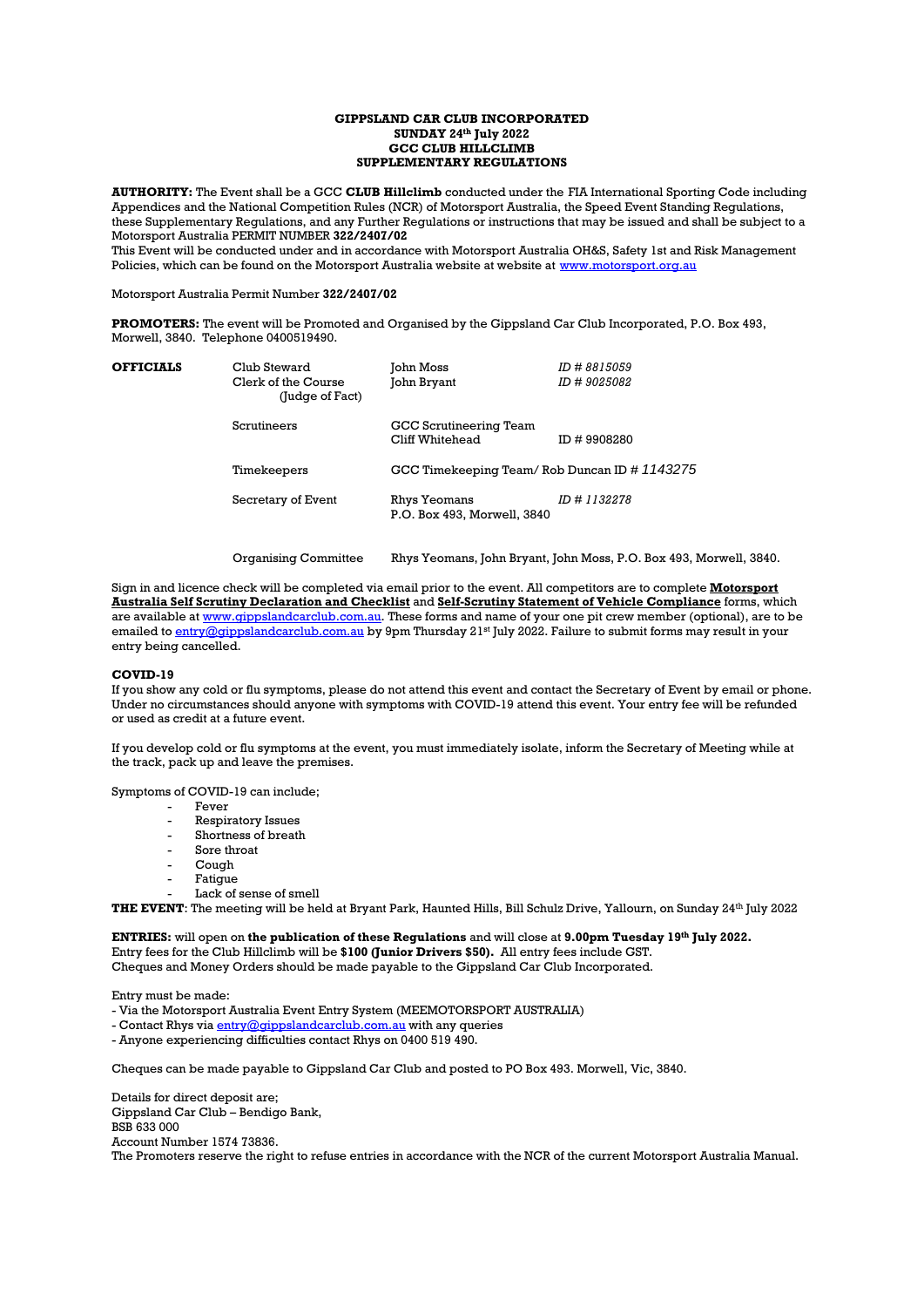Certain public, property, professional indemnity and personal accident insurance is provided by Motorsport Australia in relation to the Event. Further details can be found in the Motorsport Australia Insurance Handbook, available at [www.motorsport.org.au](http://www.motorsport.org.au/) The Promoters reserve the right to stipulate the number of entries for the Meeting, and select entries in excess of such number at their absolute discretion.

**The maximum number of entries may be 100**, accepted in order of receipt.

**PERSONS ELIGIBLE:** The Event shall be open to holders of a Motorsport Australia Speed/Speed Junior or higher Licence.

**SCRUTINY:** Scrutiny will be via **Motorsport Australia Self Scrutiny Declaration and Checklist** and **Self-Scrutiny Statement of Vehicle Compliance.** Form available a[t www.gippslandcarclub.com.au](http://www.gippslandcarclub.com.au/) and to be sent to [entry@gippslancarclub.com.au](mailto:entry@gippslancarclub.com.au) by 9pm Thursday 21<sup>st</sup> July 2022.

In addition, a percentage of drivers and their vehicles will be nominated to present for onsite scrutineering on day of competition. These drivers and their vehicles will be nominated in the 'competitors information' email that will be sent to all competitors before the event.

Motorsport Australia Level Speed/Speed Junior licence and Club Membership will be verified via Motorsport Australia Portal.

**DRIVERS BRIEFING:** Drivers briefing will be conducted via email, sent to all competitors on Friday 22<sup>nd</sup> July 2022. If required, an additional Drivers Briefing will be held on day of competition at 9:45am. The running order will be emailed to you before the event. Any changes to the running order during the Event are at the discretion of the Clerk of the Course.

**COMPETITION:** Official competition runs will commence at 10:00am on Sunday 24<sup>th</sup> July 2022. Official untimed practice will be from 1:00pm to 4:00pm on Saturday 23<sup>rd</sup> July 2022. The track may be available for untimed, unofficial practice on Sunday 24th July 2022 from 9:00am to 9:45am.

**PROTESTS:** Any Protests must be lodged in accordance with the NCR of the current Motorsport Australia Manual.

**ABANDONMENT:** The Promoters reserve the right to abandon, postpone or cancel the meeting in accordance with the NCR of the current Motorsport Australia Manual. The event will **NOT** be held if a **TOTAL FIRE BAN DAY** is declared in the West and South Gippsland Fire District on the day of the Event

**ALCOHOL, DRUGS AND OTHER SUBSTANCES**. The holder of a Motorsport Australia Licence (or a Licence issued by another ASN) may be tested for the presence of any drug or other banned substance and subject to a penalty for a breach of the Australian National Anti-Doping Policy and/or the Motorsport Australia Illicit Drugs in Sport (Safety Testing) Policy at [www.motorsport.org.au.](http://www.motorsport.org.au/)

Consumption of alcohol in the paddock, pits or any other Reserved Area is prohibited until all Competition is concluded each day. The holder of a Motorsport Australia Licence (or a Licence issued by another ASN) may be tested for the presence of alcohol by a Motorsport Australia Accredited Testing Official (CATO) in accordance with the Motorsport Australia Alcohol Policy at [www.motorsport.org.au.](http://www.motorsport.org.au/)

**SAFETY – DRIVER:** Drivers must wear a helmet to a standard listed in Schedule D of the current Motorsport Australia Manual, and be deemed by the Scrutineers of the Event to be in a suitable condition for motorsport use, non- flammable clothing, suitable footwear and goggles or visors with lens other than glass in open vehicles (see Schedule D of the current Motorsport Australia Manual).

**SAFETY – CARS:** The attention of competitors is drawn to Schedule A and B of the General Requirements for Cars and Drivers of the current Motorsport Australia Manual, in which all vehicle requirements are listed in detail. In particular, fuel must be in accordance with Schedule G of the current Motorsport Australia Manual and all vehicles must be adequately muffled to comply with noise restrictions.

#### **ACCEPTANCE OF ENTRIES ALL ENTRIES WILL BE DEEMED ACCEPTED FOR THIS MEETING UNLESS THE COMPETITOR IS NOTIFIED TO THE CONTRARY.**

**CLASSES:** The competition will provide for the following classes:

GCC Formula Vee GCC Formula Ford GCC Formula Libre up to 1300 GCC Formula Libre 1301 to 2000 GCC Formula Libre 2001 and over GCC Super Sports GCC Clubman Sports Cars up to 1600 GCC Production Sports Cars up to 2000 GCC Production Sports Cars 2001 and over GCC Production Sports Cars 4WD GCC Sports Cars up to 2000 GCC Sports Cars 2001 and over GCC Sports Cars 4WD GCC Sports Sedans (2WD) up to 2000 GCC Sports Sedans (2WD) 2001 and over GCC Sports Sedans 4WD GCC Improved Production (2WD) up to 2000 GCC Improved Production (2WD) 2001 and over GCC Hyundai Excel (to Circuit Excel regulations)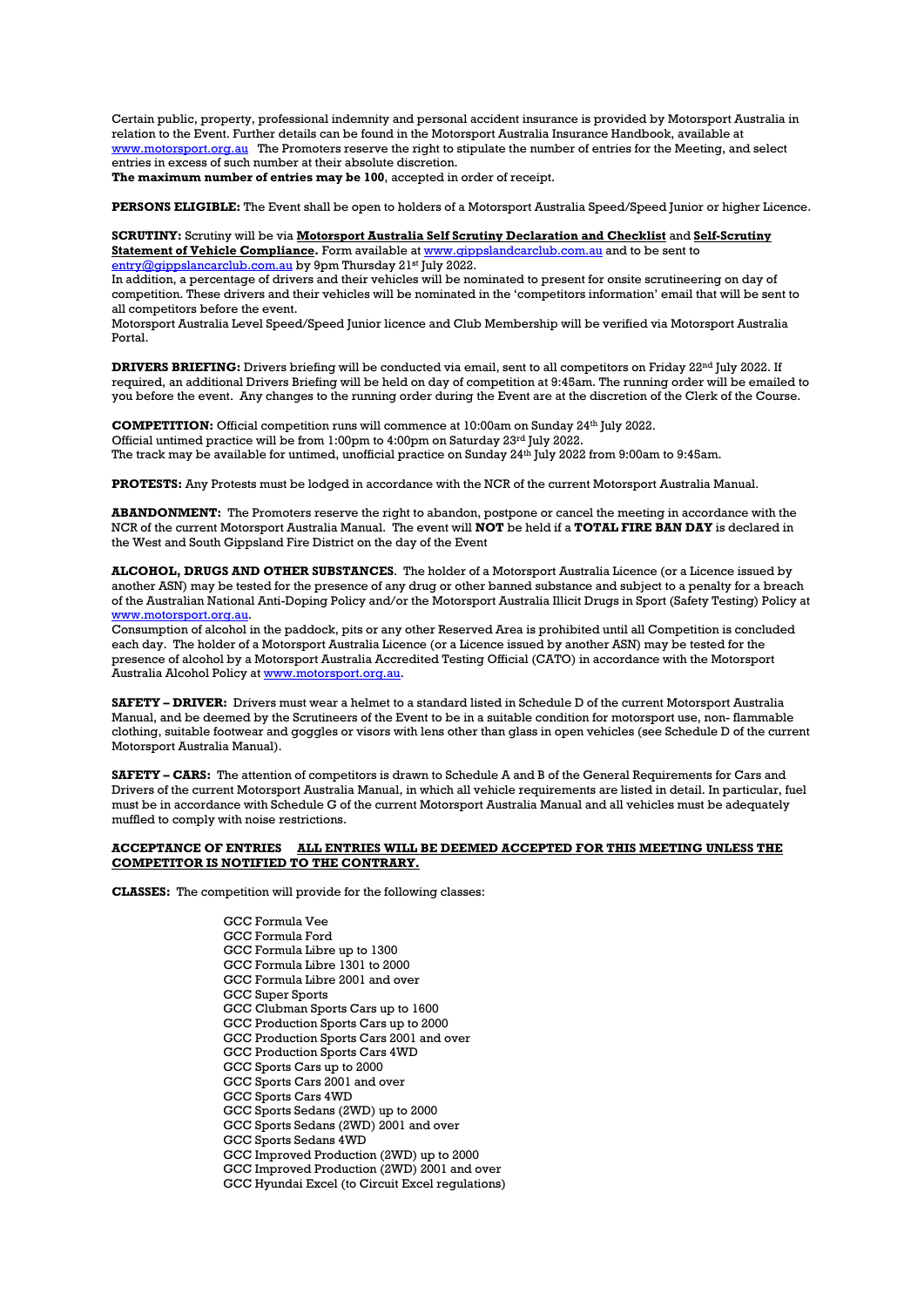GCC Historic Group N up to 2000 GCC Historic Group N 2001 and over GCC Historic - Other GCC Time Attack GCC Juniors (must be under 18 years of age)

Classes may be further created, sub divided or amalgamated at the discretion of the promoters. Final classes will be notified on the day of the competition. Competitors in Historic – Other must provide a Certificate of Description for their vehicle.

## **TRACK CONFIGURATION:** Track configuration for this event will be Out and Back Anticlockwise Loop.

**TIMING:** The Event will be electronically timed. In the event of a tie, the next fastest official time of each Competitor will determine Event winners. Timing will be to the hundredth of a second. The Clerk of the Course will be the Judge of Fact.

**AWARDS:** Trophies or certificates will be awarded to the person achieving fastest time of day, and to the persons recording fastest and second fastest time in each class. Junior class awards will be determined by comparing the time recorded by the Junior Driver with the fastest time recorded by the winning driver in the class in which the vehicle would normally compete. These trophies will be distributed after the event. There will not be a formal presentation at the event and trophies will be distributed via mail or at a future event.

**COMPETING CARS:** Competing vehicles must be kept in the paddock area during the running of the meeting. Competitor's trailers must be parked in the designated trailer park, which is immediately to the north of the paddock area.

**REFUELLING:** Refuelling must be carried out on either a concrete or grassed area – **REFUELLING IS NOT ALLOWED IN THE ASPHALT PIT AREAS.**

**GARAGES** 15 garages are available to hire for the event. These will be allocated on a first come basis. The cost of a garage is \$50 per day if booked with the submission of entry. The cost of the garage must be included with the entry fee. Unsuccessful applicants will have their money refunded. If garages remain unfilled on the day of the event, they will be available on a first come basis at a cost of \$50 per day.

#### **RISK WARNING AND ASSUMPTION OF RISK**

**Motorsport Activities are inherently dangerous recreational activities and there is significant risk of injury, disability or death. If you do not wish to be exposed to such risks, then you should not participate in the Motorsport Activities.**

I acknowledge that the risks associated with attending or participating in Motorsport Activities include but are **NOT LIMITED** to the risk that I may suffer harm as a result of:

- motor vehicles (or parts of them) colliding with other motor vehicles or persons or property;
- other participants acting dangerously or with lack of skills;
- high levels of noise exposure;
- acts of violence and other harmful acts (whether intentional or inadvertent) committed by persons attending or participating in the event; and
- the failure or unsuitability of facilities (including grand-stands, fences and guard rails) to ensure my safety.

### **EXCLUSION OF LIABILITY, RELEASE & INDEMNITY**

- In exchange for being able to attend or participate in the Motorsport Activities, **I agree**:
- to **release** Motorsport Australia and the Entities to the extent that any or all of them are providing Recreational Services from all liability for:
	- my **death**;
	- any **physical or mental injury** (including the aggravation, acceleration or recurrence of such an injury);
	- the contraction, aggravation or acceleration of a **disease**;
	- the coming into existence, the aggravation, acceleration or recurrence of any other **condition, circumstance, occurrence, activity, form of behaviour, course of conduct or state of affairs**:
		- that is or may be harmful or disadvantageous to me or the community; or
		- that may result in harm or disadvantage to me or the community,
	- howsoever arising from my participation in or attendance at the Motorsport Activities;
- to **indemnify and hold harmless and keep indemnified** Motorsport Australia and the Entities to the maximum extent permitted by law in respect of any Claim by any person; and
- to attend at or participate in the Motorsport Activities at my own risk.
- I understand that:
- nothing in this document excludes, restricts or modifies any rights that I may have as a result of significant personal injury that is caused by the Reckless Conduct of Motorsport Australia and the Entities as the supplier of the Motorsport Activities and Recreational Services;
- nothing in this document prevents Motorsport Australia and the Entities from relying on any laws (including statute and common law) that limit or preclude their liability;
- nothing in this document excludes any term or guarantee which under statute cannot be excluded, however the liability of Motorsport Australia and the Entities is limited to the minimum liability allowable by law;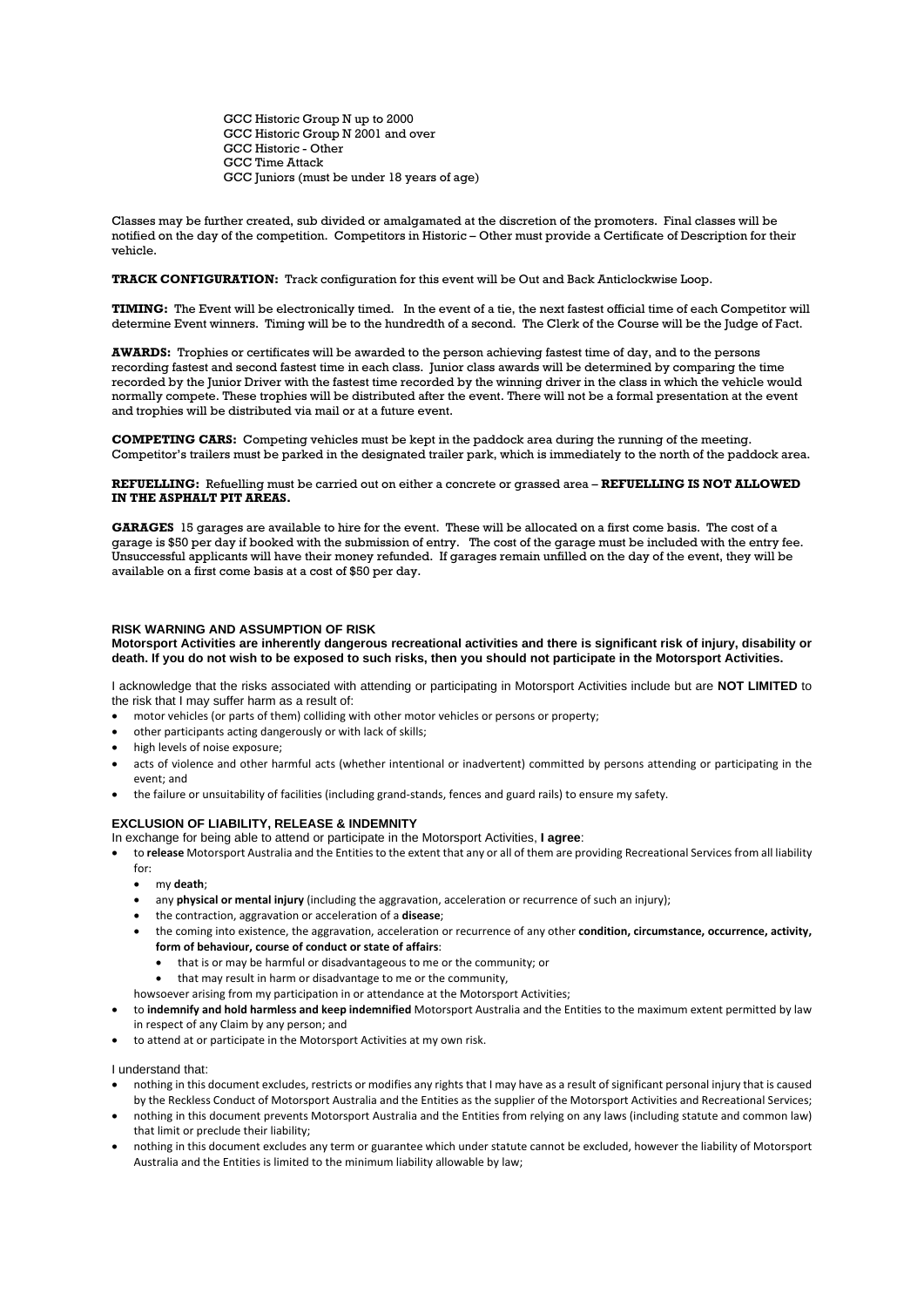- nothing in this document precludes me from making a claim under a Motorsport Australia insurance policy where I am expressly entitled to make a claim under that insurance policy; and
- Motorsport Australia has arranged for limited personal injury insurance coverage which may provide me with some protection for loss, damage or injury that I may suffer during my participation in the Motorsport Activities. I acknowledge and accept that the insurance taken out by Motorsport Australia may not provide me with full indemnity for loss, damage or injury that I may suffer during my participation in the Motorsport Activities, and that I may have to pay the excess if a Claim is made under an insurance policy on my behalf. I agree that my own insurance arrangements are ultimately my responsibility and I will arrange any additional coverage at my expense after taking into account Motorsport Australia's insurance arrangements, this document and my own circumstances.

## **Where Motorsport Activities are held in the following jurisdictions, I acknowledge that I have also read and accept the following warnings:**

# **WARNING – FOREGOING RIGHTS UNDER THE COMPETITION AND CONSUMER ACT 2010:**

Under the Australian Government Consumer Law (which is part of the Competition and Consumer Act 2010 (Commonwealth)), several guarantees are implied into contracts for the supply of certain goods and services. You agree that the application of all or any of the provisions of Subdivision B of Division 1 of Part 3-2 of the Australian Consumer Law (i.e. guarantees relating to the supply of services), the exercise of rights conferred by those provisions, and an liability of Motorsport Australia and the Entities for a failure to comply with any such guarantees, are excluded. However, such exclusion is limited to liability for:

- Death, physical or mental injury (including aggravation, acceleration or recurrence of such an injury of the individual);
- Contraction, aggravation or acceleration of a disease of an individual; or
- The coming into existence, the aggravation, acceleration or recurrence of any other condition, circumstance, occurrence, activity, form of behaviour, course of conduct or state of affairs in relation to an individual that is or may be harmful or disadvantageous to the individual or the community or that may result in harm or disadvantage to the individual or the community.

This exclusion does not apply to significant personal injury suffered by the reckless conduct of Motorsport Australia and the Entities.

#### **WARNING APPLICABLE IN RELATION TO MOTORSPORT ACTIVITIES HELD IN VICTORIA WARNING UNDER THE AUSTRALIAN CONSUMER LAW AND FAIR TRADING ACT 2012:**

Under the Australian Consumer Law (Victoria), several statutory guarantees apply to the supply of certain goods and services. These guarantees mean that the supplier named on this form is required to ensure that the recreational services it supplies to you:

- are rendered with due care and skill:
- are reasonably fit for any purpose which you either expressly or by implication, make known to the supplier; and
- might reasonably be expected to achieve any result you have made known to the supplier.

Under section 22 of the **Australian Consumer Law and Fair Trading Act 2012 (Vic)**, the supplier is entitled to ask you to agree that these conditions do not apply to you. If you sign this form, you will be agreeing that your rights to sue the supplier under the **Australian Consumer Law and Fair Trading Act 2012** if you are killed or injured because the services were not in accordance with these guarantees, are excluded, restricted or modified in the way set out in this form.

NOTE: The change to your rights, as set out in this form, does not apply if your death or injury is due to gross negligence on the supplier's part. "Gross negligence" in relation to an act or omission, means doing the act or omitting to do an act with reckless disregard, with or without consciousness, for the consequences of the act or omission. See regulation 5 of the **Australian Consumer Law and Fair Trading Regulations 2012** and section 22(3)(b) of the **Australian Consumer Law and Fair Trading Act 2012.**

# **WARNING APPLICABLE IN RELATION TO MOTOR SPORT ACTIVITIES HELD IN SOUTH AUSTRALIA**

## Your rights:

Under sections 60 and 61 of the Australian Consumer Law (SA), if a person in trade or commerce supplies you with services (including recreational services), there is:

- a statutory guarantee that those services will be rendered with due care and skill;
- a statutory guarantee that those services, and any product resulting from those services, will be reasonably fit for the purpose for which the services are being acquired (as long as that purpose is made known to the supplier); and
- a statutory guarantee that those services, and any product resulting from those services, will be of such a nature, and quality, state or condition, that they might reasonably be expected to achieve the result that the consumer wishes to achieve (as long as that wish is made known to the supplier or a person with whom negotiations have been conducted in relation to the acquisition of the services.

## **Excluding, Restricting or Modifying Your Rights:**

Under section 42 of the **Fair Trading Act 1987 (SA)**, the supplier of recreational services is entitled to ask you to agree to exclude, restrict or modify his or her liability for any personal injury suffered by you or another person for whom or on whose behalf you are acquiring the services (a third party consumer). If you sign this form, you will be agreeing to exclude, restrict or modify the supplier's liability with the result that compensation may not be payable if you or the third party consumer suffer personal injury.

## **Important:**

You do not have to agree to exclude, restrict or modify your rights by signing this form. The supplier may refuse to provide you with the services if you do not agree to exclude, restrict or modify your rights by signing this form. Even if you sign this form, you may still have further legal rights against the supplier. A child under the age of 18 cannot legally agree to exclude, restrict or modify his or her rights. A parent or guardian of a child who acquires recreational services for the child cannot legally agree to exclude, restrict or modify the child's rights.

## **Agreement to exclude, restrict or modify your rights:**

I agree that the liability of Motorsport Australia and the Entities for any personal injury that may result from the supply of the recreational services that may be suffered by me (or a person for whom or on whose behalf I am acquiring the services) is excluded.

Further information about your rights can be found at [www.cbs.sa.gov.au](http://www.cbs.sa.gov.au/)

# **DEFINITIONS**